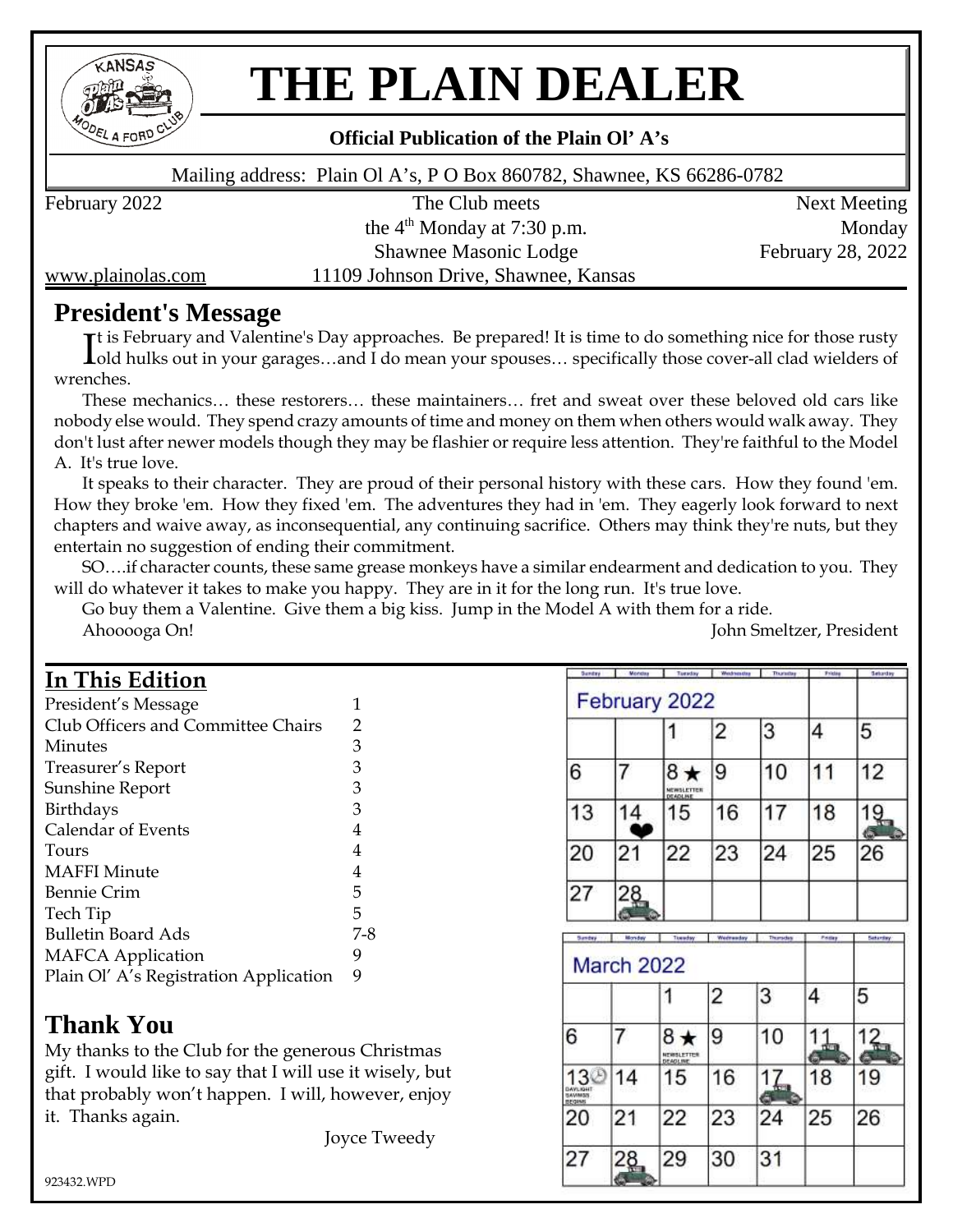#### *Page 2 The Plain Dealer February 2022*

#### **2022 Club Officers**

| President      | John Smeltzer    | 913-638-7032 | js5200ks@gmail.com     |
|----------------|------------------|--------------|------------------------|
| Vice President | Ed Jankowski     | 402-676-6951 | emjank1626@gmail.com   |
| Treasurer      | <b>Bob Hess</b>  | 816-668-3902 | roberthess30@gmail.com |
| Secretary      | Nancy Hess       | 816-679-9051 | nancy12731@gmail.com   |
| Director       | Justin Read      | 816-547-8608 | onsitetech@mac.com     |
| Director       | Ken Coleman      | 913-631-2752 | kcoleman555@gmail.com  |
| Director       | Theresa Guenther | 913-682-2545 | ronsaresto@yahoo.com   |

#### **Committee Chairpersons - 2022**

| Calling                  | Ken Coleman         | 913-631-2752 | kcoleman555@gmail.com       |
|--------------------------|---------------------|--------------|-----------------------------|
| Ladies Night Out         | Ken Coleman         | 913-631-2752 | kcoleman555@gmail.com       |
| Membership               | <b>Chuck Marcus</b> | 913-681-6079 | cfnamarcus@yahoo.com        |
| Newsletter               | Joyce Tweedy        | 816-410-4613 | jtweedy@swansonbernard.com  |
| <b>Restorer Articles</b> | Ron and Theresa     |              |                             |
|                          | Guenther            | 913-682-2545 | ronsaresto@yahoo.com        |
| Seminars                 | <b>Bob Hess</b>     | 816-668-3902 | roberthess30@gmail.com      |
| Sunshine                 | Deborah Smeltzer    | 913-526-6977 | deborah.smeltzer@gmail.com  |
| Historian                | <b>OPEN</b>         |              |                             |
| Tour Codirector          | <b>Bill Hills</b>   | 913-406-2085 | bill.hills.sh@gmail.com     |
| Car Show Coord.          | Justin Read         | 816-547-8608 | onsitetech@mac.com          |
| Christmas Party          | Ed Jankowski        | 402-676-6951 | emjank1626@gmail.com        |
| Memorial Day Picnic      | Ed Jankowski        | 402-676-6951 | emjank1626@gmail.com        |
| Refreshment Coord.       | Fran Coleman        | 913-481-6658 | fcole61@gmail.com           |
| Webmaster                | Joe Nicholas        | 913-710-3292 | joseph.h.nicholas@gmail.com |
|                          |                     |              |                             |

#### **Newsletter Articles**

**Theormation for the newsletter should be sent** 

Information for the newsletter should be sent<br>
to Joyce Tweedy. Her email address is jtweedy@swansonbernard.com, or snail mail, 4600 Madison, Ste. 600, Kansas City, MO 64112 or phone Joyce at 816-410-4613.

The deadline for submission of articles is the  $8<sup>th</sup>$  of the month.

### **Facebook**

Plain Ol' A's is now on Facebook: Search For "Plain Ol' A's" and request to join the Private Group.



#### **MAFCA Membership**

There is a membership form to MAFCA in the back of the newsletter for anyone who is interested.

### **Refreshments**

Refreshments will resume at the January meeting. - Fran Coleman

### **What's In A Name?**

- A group of finches is called a charm.
- A group of frogs is called an army.
- A group of geese on the ground is called a gaggle; a group of geese in the air is a skein.
- A group of goats is called a trip.
- A group of hares is called a husk.
- A group of kangaroos is called a mob.
- A group of owls is called a parliament.
- A group of rhinos is called a crash.
- A group toads are called a knot.

From the Book of Useless Information Noel Botham & The Useless Information Society.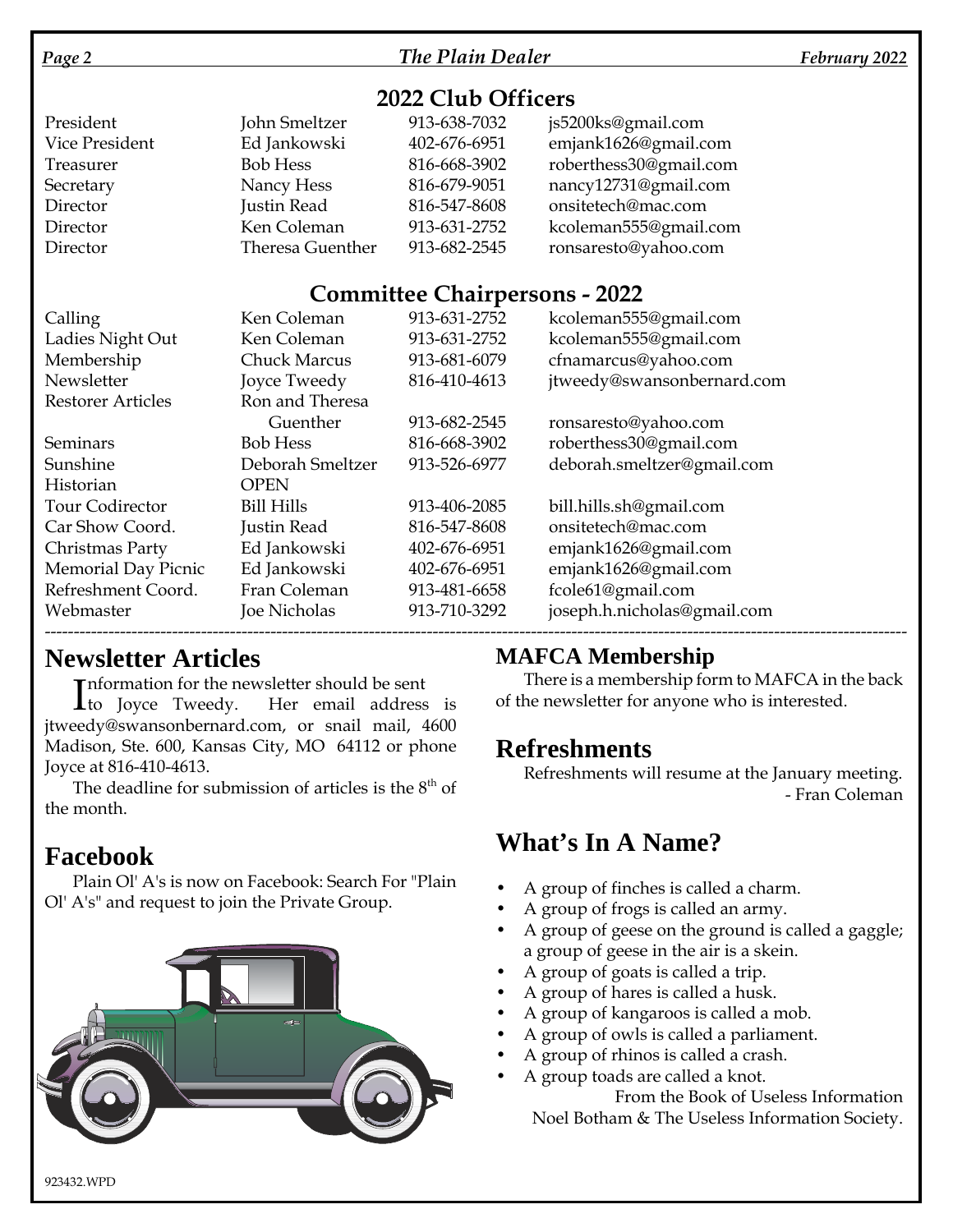#### *February 2022 The Plain Dealer Page 3*

#### **January 2022 Minutes**

The Plain Ol' A's met on January 24, 2022 at the Masonic Hall. President John Smeltzer called the meeting to order at 7:30 P.M.

Guests and New Members-No guests or new members were at the meeting.

Minutes-The minutes were approved as published in The Plain Dealer.

Treasurer's Report-The treasurer's report was approved as read.

Sunshine Report-Georgia Bianchi, Joe Nicholas, and Charles and Sherry Helwig have been ill.

Ladies' Night Out-None are being planned.

Tours-The following activities are being planned:

- February 19, 2022-Club breakfast at Golden Corral.
- March or April, 2022-Possible tour
- April, 2022-Tune-up day

Swap meets will be added to the calendar as dates are learned.

Car Shows - No dates known at this time.

Regional Meet-The next planning meeting will be held on February 9 at 7:00 PM. The registration form is on the website. T-shirts will be maroon in color. Door prizes and raffle items are needed.

Bottle Jack Stabilizer-There are some available for \$10.00.

Tune-Up Day-The members discussed the possibility of having a second tune-up day.

Raffle-A raffle was held.

– Nancy Hess, Secretary

#### **February Birthdays**



| February 3  | Vicky Roseberry |
|-------------|-----------------|
| February 6  | Theresa Read    |
| February 18 | Andy Dugan      |

#### **Treasurer's Report - January 2022**

| <b>Checking Balance</b>      |          | \$3,280.09         |
|------------------------------|----------|--------------------|
| Income                       |          |                    |
| Dues                         | \$700.00 |                    |
| <b>Hard Copy Newsletters</b> | 40.00    |                    |
| <b>TOTAL INCOME</b>          |          | \$740.00           |
| Expenses                     |          |                    |
| <b>MAFCA</b> Insurance       | \$75.00  |                    |
| DeSoto Parks & Recreation    | 25.00    |                    |
| MAFCA Youth Scholarship      | 110.00   |                    |
| <b>TOTAL EXPENSES</b>        |          | \$210 <sub>m</sub> |
| Interest                     |          |                    |

Submitted by Bob Hess, Treasurer

**\$1.06**

#### **Sunshine Report**

A sympathy card was sent to Chuck and Nancy Marcus as Chuck's mother, Virginia, passed away on Wednesday, January 26th. Virginia lived in California and had been very ill for many years.

Get well cards were sent in January to Georgia Bianchi, Ron Guenther, and Joe Nicholas.

I'm still working on building the birthday or anniversary list for the club. If you had a birthday or anniversary in February and I missed it, please let me know and I'll make sure your special day is added to our list!

Stay safe and healthy!

Please send your news, happy or sad, to Deborah Smeltzer at Deborah.smeltzer@gmail.com or call Deborah at 913-526-6977.

#### Deborah Smeltzer

The February birth stone is amethyst. The amethyst was thought to produce strength and clarity, as well as a protection from harm. T h e w o r d "amethyst" is derived from the Greek word amethystos, meaning "not drunk" or "a remedy for drunkenness." The Ancient Greeks believed a person could drink all night and remain sober if they had an amethyst on their person. It was believed to keep those who wore it clear headed and quick witted in battle and business affairs.

The birth flowers of February are violets and primroses. The violet has been thought to symbolize modesty, faithfulness, everlasting love, innocence, remembrance. The primrose is one of the first blooming flowers of spring. In ancient times it was thought to provide protection, safety, and love.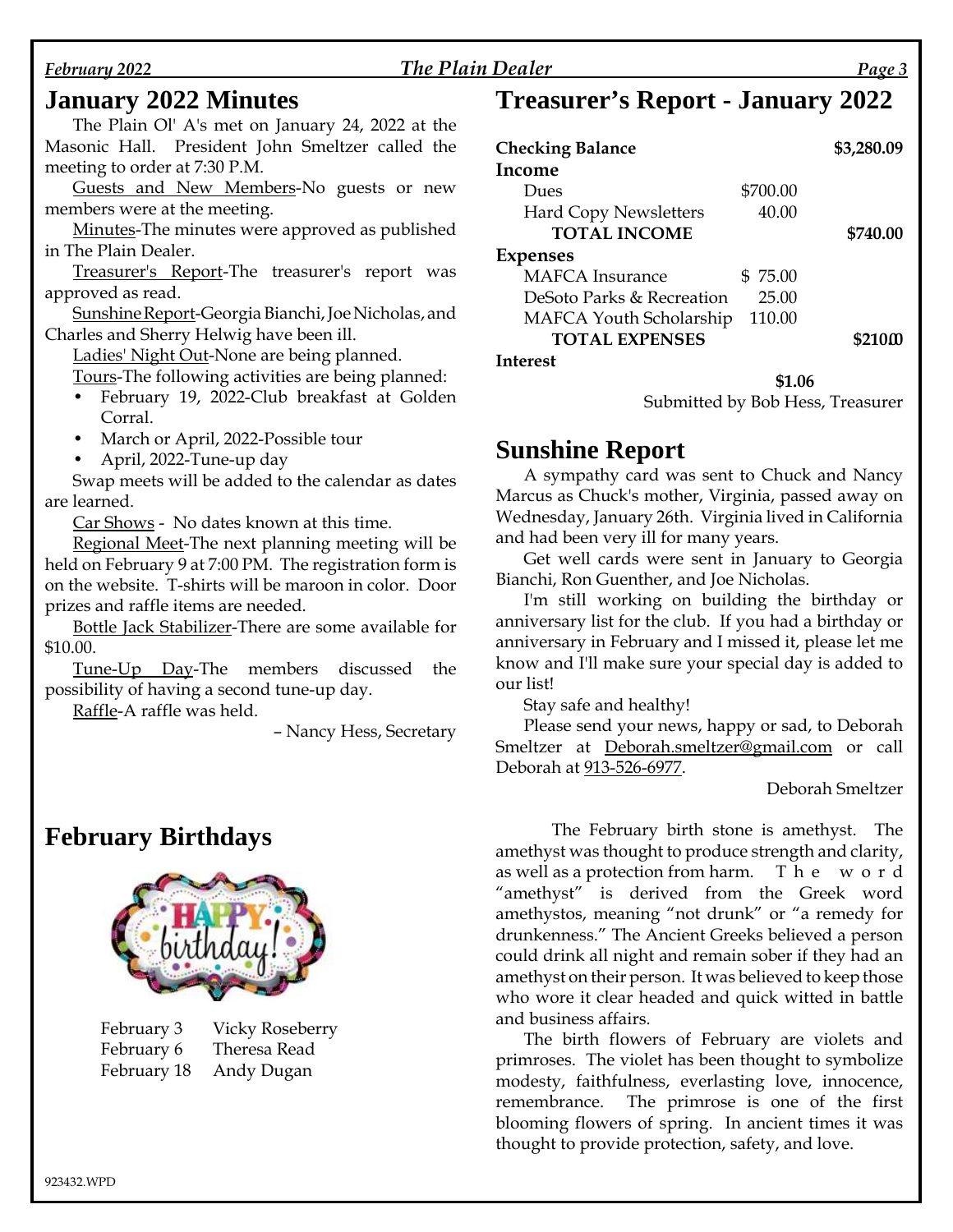### **POA's 2022 Regional Meet**

We are about three and one half months away from the start of our Regional Meet to be hosted at the Embassy Suites in Olathe. We have a planned a full week of activities to include local tours to the Johnson County Museum, Mahaffie House, World War I Museum, and the Grand Tour to Ottawa.

We will not be able to make this meet a success without the help of our club membership. We are looking for help for each day's activities and will be posting a sign up program soon, so I encourage each and everyone to sign up where needed. We are also asking for donations of raffle items for the hospitality room. Please do not donate items that you wouldn't like to receive yourself. The raffle items help to hold the cost of hosting a meet down. Get on line and sign up to attend or help where needed. If you have any questions, let me know.

\*\*\*\*\*\*\*\*\*\*\*\*\*\*\*\*\*\*\*\*\*\*\*\*\*\*\*\*\*\*\*\*\*\*\*\*\*\*\*\*\*\*\*\*\*\*\*\*\*\*\*\*\*\*\*\*\*\*\*\*\*\*\*\*\*\*\*\*\*\*\*\*\*\*\*\*\*\*\*\*\*\*\*\*\*\*\*\*\*\*\*\*\*\*\*\*\*\*\*\*\*\*\*\*\*\*\*\*\*\*\*\*\*\*\*\*\*\*\*\*\*\*\*\*\*\*\*\*\*\*\*\*\*

Ron Guenther, Meet Chair (913) 682 - 2545

**2022 Calendar**

| February 19 | POA Breakfast-Golden Corral-Olathe          |  |
|-------------|---------------------------------------------|--|
| February 28 | POA Meeting-7:30 pm- Masonic Lodge, Shawnee |  |
| March-11-12 | Sunflower Swap Meet-Wichita                 |  |
| March 17    | Leavenworth St. Patrick's Day parade        |  |
| March 28    | POA Meeting-7:30 pm- Masonic Lodge, Shawnee |  |
| April 2     | Blow the Dust Off Tour-TBD                  |  |
| April 23    | Tune-Up Day-10:00- Masonic Lodge, Shawnee   |  |
| April 25    | POA Meeting-7:30 pm- Masonic Lodge, Shawnee |  |
| May- $23$   | POA Meeting-7:30 pm- Masonic Lodge, Shawnee |  |
| June-2-7    | Regional Meet-Olathe, KS                    |  |
| June 12-17  | National Convention-Kerrville, TX           |  |
| June 27     | POA Meeting-7:30 pm- Masonic Lodge, Shawnee |  |
| July 25     | POA Meeting-7:30 pm- Masonic Lodge, Shawnee |  |
|             |                                             |  |

### **Tours**

\*\*\*\*\*\*\*\*\*\*\*\*\*\*\*\*\*\*\*\*\*\*\*\*\*\*\*\*\*\*\*\*\*\*\*\*\*\*\*\*\*\*\*\*\*\*\*\*\*\*\*\*\*\*\*\*\*\*\*\*\*\*\*\*\*\*\*\*\*\*\*\*\*\*\*\*\*\*\*\*\*\*\*\*\*\*\*\*\*\*\*\*\*\*\*\*\*\*\*\*\*\*\*\*\*\*\*\*\*\*\*\*\*\*\*\*\*\*\*\*\*\*\*\*\*\*\*\*\*\*

We will have a club breakfast on February 19th at 9:00 at the Golden Corral, 13440 S Blackbob Road, Olathe. A Board Meeting will be held after breakfast. If you haven't signed up for the breakfast Please call or email me so I can get you on the list.

The Leavenworth St. Patrick's Day parade is March 17th. More info when I get it.

We will have a "Blow the Dust Off Tour" on April 2nd. I will have more information in the March news letter. Tune-up Day will be April 23rd at 10:00 at Masonic Lodge, Shawnee. If you need help with your car this will be

a good time to get help. If you can bring your car great but if not there will be someone there that can answer your questions.

The Regional Committee will be needing help the first weekend in June putting the event on. If you can help, please let Ron Guenther know.

I know most of us may be doing winter maintenance on our cars (I'm still working on doors on the sedan) but if your car is drivable, try to get it out on nice days and take a ride.

Please let me know if you have ideas for a tour.

Bill Hills bill.hills.sh@gmail.com 913-406-2085

923432.WPD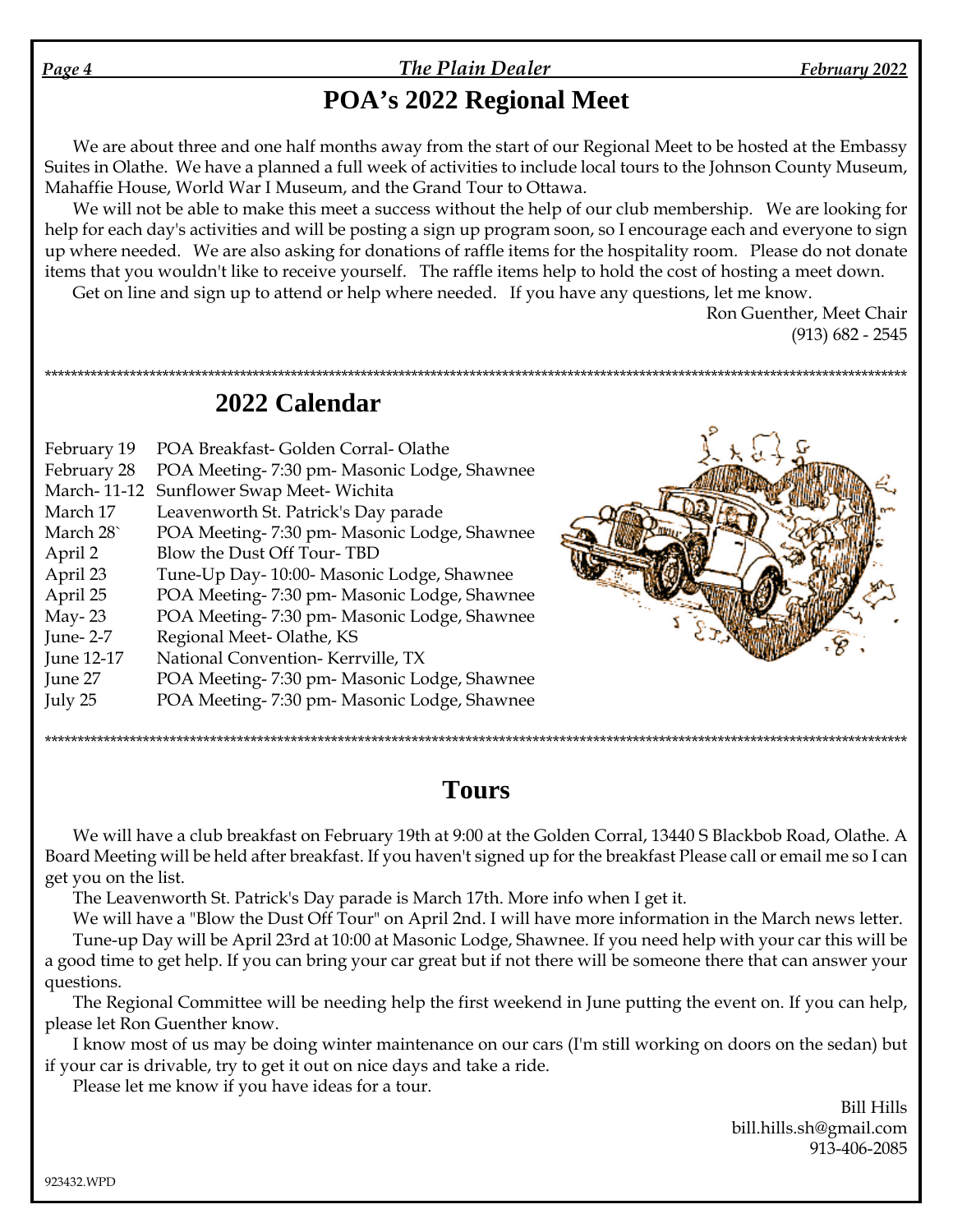#### *February 2022 The Plain Dealer Page 5*

Originally printed in The Plain Dealer July, 1992. Claude Thomson was a member of the Plain Ol A's for many years and was the Treasurer of the Club from 2003 to 2008.

Thanks to John Smeltzer for finding this old story and others and suggesting they be reprinted for our enjoyment.

#### **The Little Ford That Could**

by Claude Thomson

It was a February day in 1943 or 1944. The temperature was about twelve 'degrees below zero and had been for several days which was not unusual for North Central Missouri in February. My grandfather decided this would be a good time to tow home an old John Deere tractor he had purchased from the estate of a deceased farmer who had lived nearby.

My grandfather, my uncle and myself (age 12) drove to the field where the tractor had sat since the previous fall. We were driving a two year old Chevrolet pickup. We intended to tow the tractor from the field to my grandfather's farm about six miles away. I don't know the vintage of the tractor, but it was one of those models with steel lugs on the rear wheels, and, of course, the lugs were frozen very solid into the ground. No amount of effort on our part or on the part of the pickup could break the tractor loose from the frozen ground. Pickup trucks have never been noted for traction at the rear wheels. Attempting to start the tractor was out of the question. As many old timers will remember, the method of starting John Deere tractors of that vintage was to turn by hand a large flywheel at the side of the engine until it fired and began to run. The oil in that tractor was like glue. After a couple of hours we gave up and started home.

On the way home my uncle decided we would return the next day better prepared to move the tractor. "This time we will drive the Ford." The Ford was his regular driving car, a 1929 Model A Tudor Sedan. The Model A had sealed beam headlights, a galvanized metal top, a Southwind gas heater, and sixteen inch disc wheels with extra wide tires. Otherwise the car was just as Henry made it. When we returned we brought along an axe and a long metal pry bar. Using the axe we chipped away the frozen ground around the wheels of the tractor, and with the pry bar, we picked away at the frozen ground under the tractor wheels. The time had arrived to put the Model A to the supreme test. A chain was hooked to the front axle of the tractor and around the rear axle housing of the Model A.

It was really time to see what the Ford was made of. There was smoke from the tires, smoke from the exhaust . lots of smoke from the exhaust. The windows rattled until I was certain they would shatter. The windshield popped open. The noise from that galvanized top was unlike anything I had ever heard. The Model A was being called on to perform a task it was never intended to do. The bouncing and shaking was unbelievable. It was reminiscent of a tin can tied to the end of a string being jerked around. True Model A buffs know the rest. We were successful in breaking the tractor loose from the frozen ground. We towed the tractor out of the field and onto the road.

At this point I literally begged to be allowed to steer the tractor as it was being towed home. While my uncle and grandfather basked in the warmth of the Southwind heater, I was freezing on the old tractor and bouncing as never before as the steel lugs barely scratched the frozen gravel road. On the trip home I kept hoping we would meet other cars, so I could be seen "in control" of the old tractor. As we turned into the driveway at my grandfather's farm, I was wishing the tractor had a horn, so I could call attention to our accomplishment. I am certain the Model A possessed a feeling of pride as it pulled the tractor up the driveway past the much newer Chevrolet pickup. Can anyone imagine using your Model A in this manner today?

To this day when I see a '29 Tudor at a meet or show, I ask myself "could it be?" Happy Model-a-ing.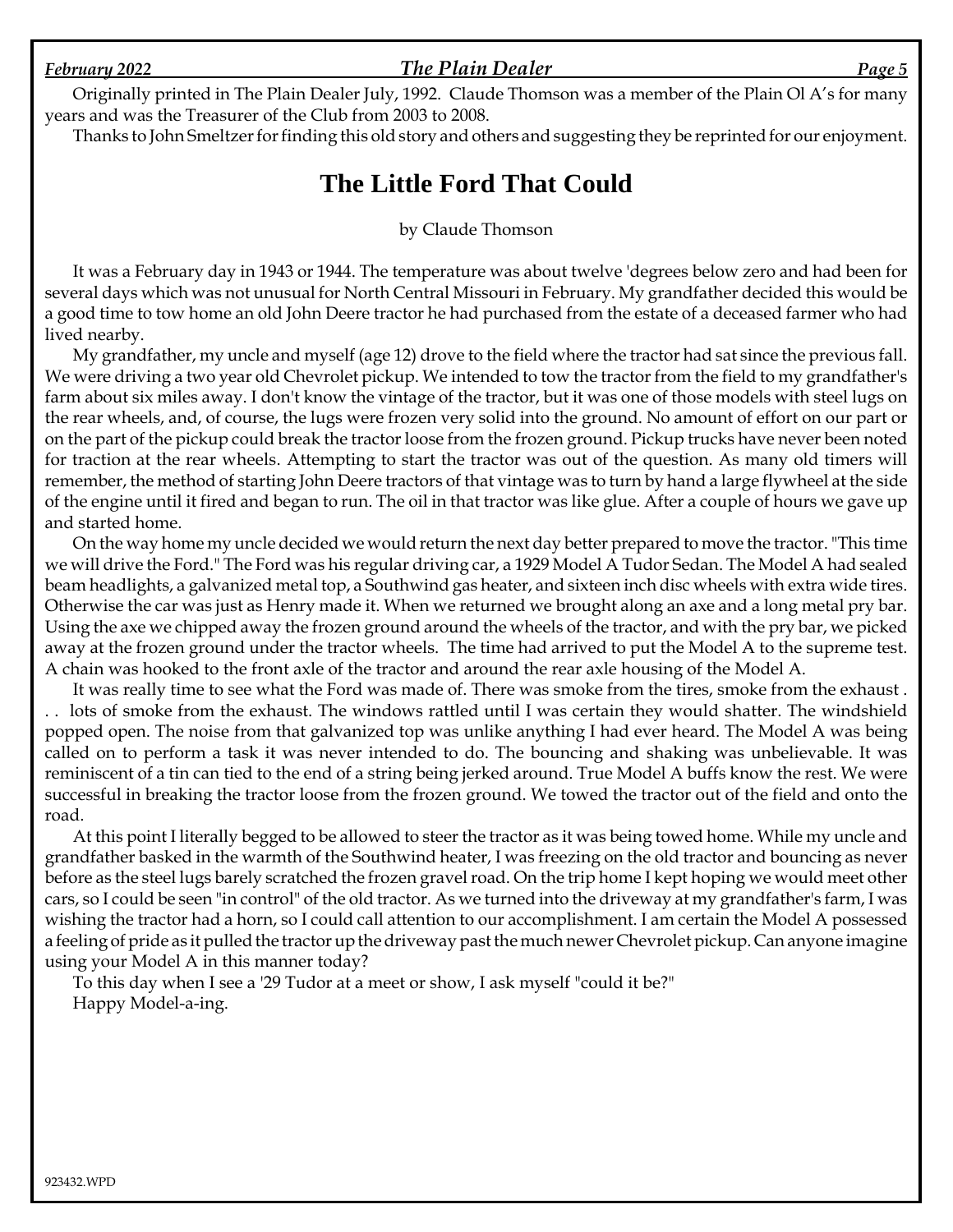#### *Page 6 The Plain Dealer February 2022*

#### Bulletin Board

Place notices and advertise items for sale. No charge for members and other individuals selling their own items. The Club has voted to include ads from other local Model A Clubs. \*\*\*Items will run in three issues, unless renewed or canceled. Date of first insertion is in parenthesis.\*\*\*

Commercial Business ads are: business card size - \$25.00 per year; quarter page size - \$35.00 per year; and half page size - \$50.00 per year. Fees for commercial ads includes a free subscription to the Club's monthly newsletter, The Plain Dealer.

\*\*\*\*\*\*\*\*\*\*\*\*\*\*\*\*\*\*\*\*\*\*\*\*\*\*\*\*\*\*\*\*\*\*\*\*\*\*\*\*\*\*\*\*\*\*\*\*\*\*\*\*\*\*\*\*\*\*\*\*\*\*\*\*\*\*\*\*\*\*\*\*\*\*\*\*\*\*\*\*\*\*\*\*\*\*\*\*\*\*\*\*\*\*\*\*\*\*\*\*\*\*\*\*\*\*\*\*\*\*\*\*\*\*\*\*\*\*\*\*\*\*\*\*\*\*\*\*\*\*\*\*\*\*\*\*\*\*\*\*\*\*\*\*\*

#### **For Sale:** Two project cars.

Early 1928 Model A four door phaeton. Very good body and doors. and many extra parts for restoration. Early 1928 with not outside door handles.

1931 four door slant window. Very nice rust free body. Contact Don Graves in Omaha. Nebraska, Home phone 402-453-7166, Cell 402-659-1815. (2/22)

**\_\_\_\_\_\_\_\_\_\_\_\_\_\_\_\_\_\_\_\_\_\_\_\_\_\_\_\_\_\_\_\_\_\_\_\_\_\_\_\_\_\_\_\_\_\_\_\_\_\_\_\_\_\_\_\_\_\_\_\_\_\_\_\_\_\_\_\_\_\_\_\_\_\_\_\_\_\_\_\_\_\_\_\_\_\_\_\_\_\_\_\_\_\_\_\_\_\_\_\_**

**For Sale:** Lois Vaille's , 1931 Ford Victoria Leatherback. It has always been garaged. She is asking \$25,000.00. Lois can be reached at 913-631-1139.

#### **1931 Ford Model A Victoria Leatherback**

3.8 Buick V-6 Turbo 350 Transmission Mustang Front Suspension Corvette Rear Suspension Walker Radiator Heat and Air Conditioning Power Windows and Seats V.D.O. Gauges Sony Radio Tilt Steering Wheel V-W Cowl Wipers V-W Gas Door Centech Fuse Panel Custom Dash C-B Radio Posies Rear Spring Third Stop Light Tinted Glass







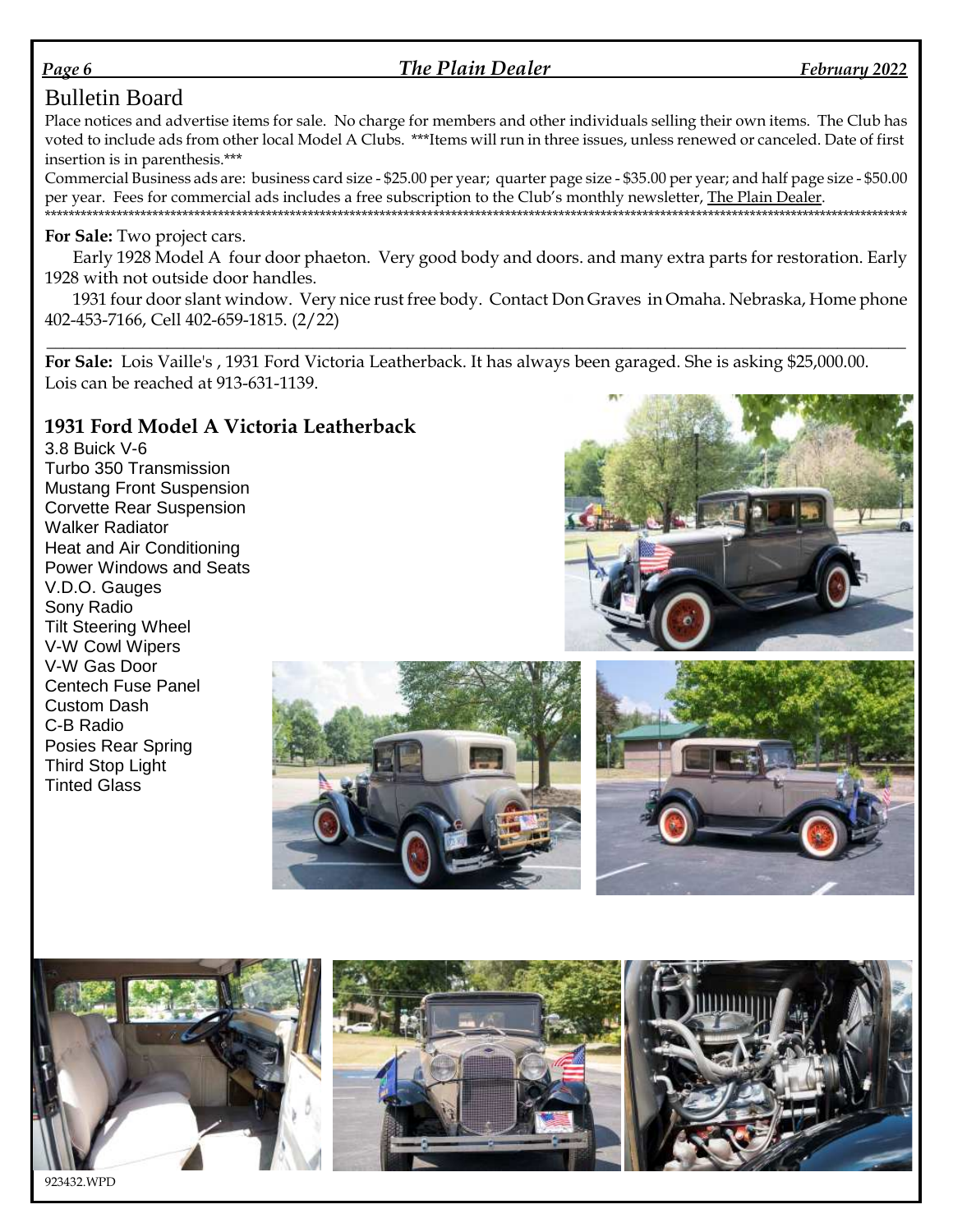#### *February 2022 The Plain Dealer Page 7*

**For Sale:** 1930 Tudor, 53,000 miles, numbers matching engine and body, '83 Ford 4-speed overdrive w/26%, F100 steering box, \$20,500. Contact Ed Muntz, 913-449-5742. (12/21)







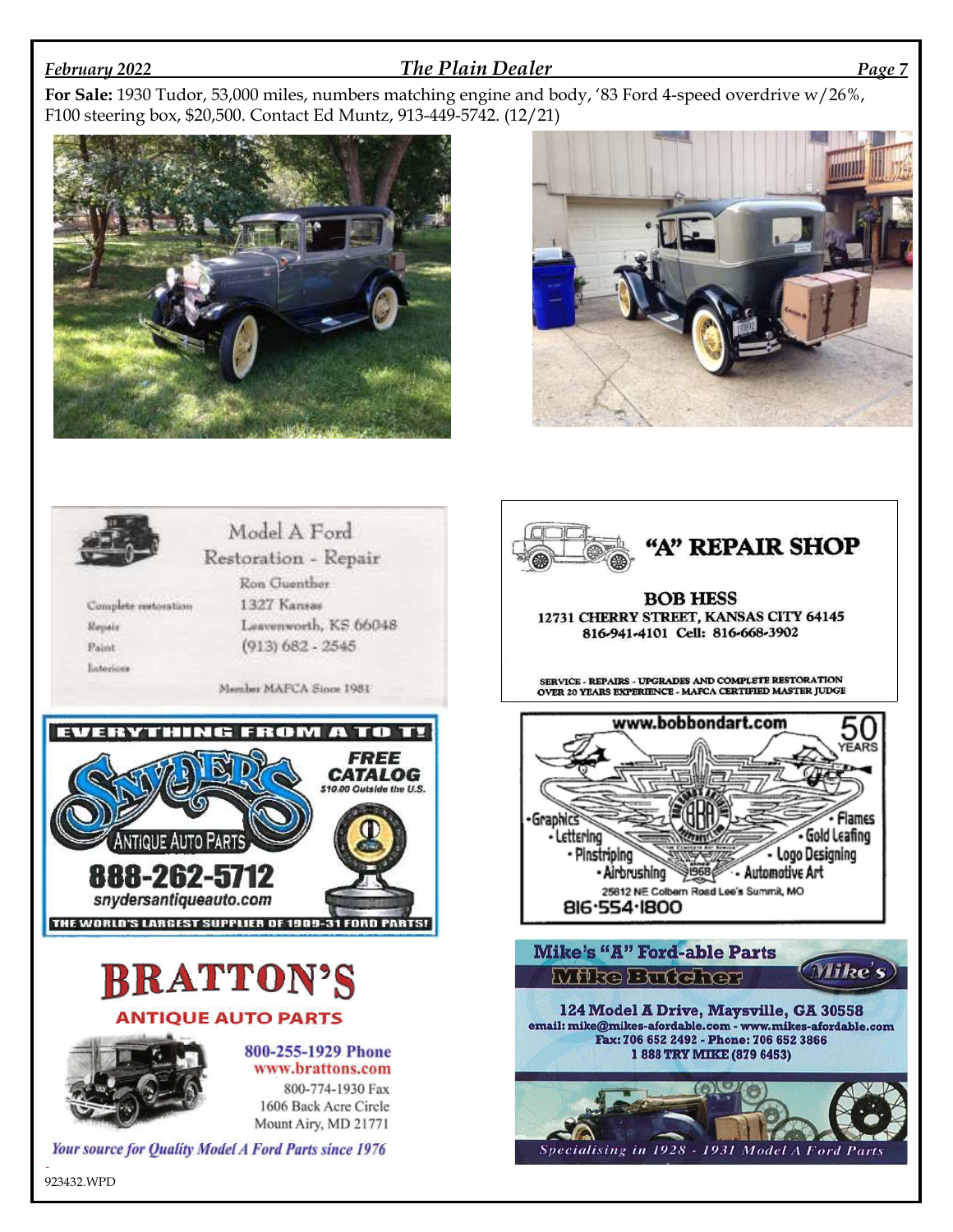*Page 8 The Plain Dealer February 2022*



# **Parts & Accessories** Model A, T, & V-8 Parts FREE Catalog



Classic Motor Sales. LLC.

J.B. Hodgdon **Classics to Current Models** Office: (913) 362-2436 Mobile: (913) 205-8448 Email: jb@hodgdon.com

923432.WPD

**6436 Vista Drive** Shawnee, Kansas 66218

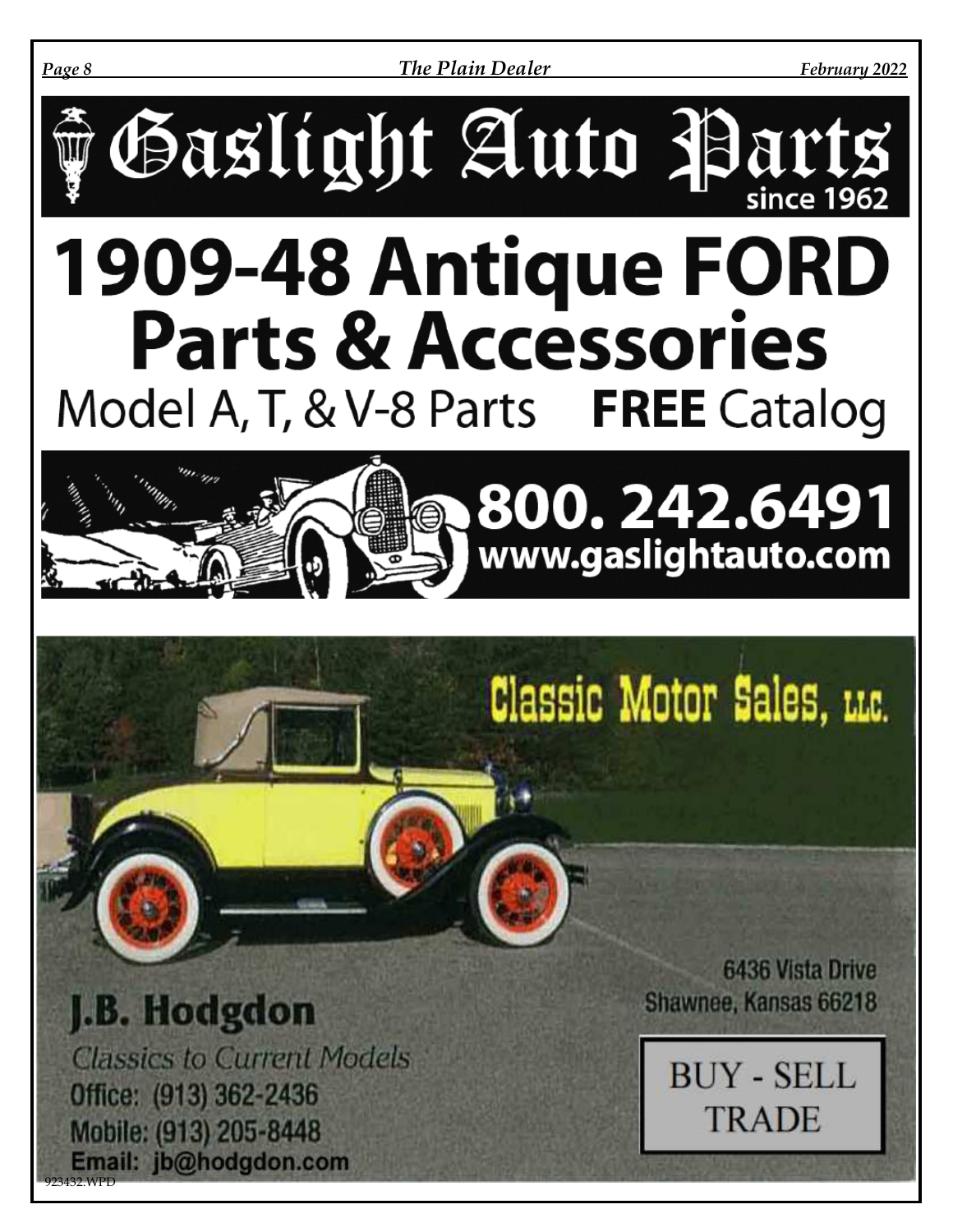| February 2022            |                                                                                                                                                                                                                                | Page 9 |
|--------------------------|--------------------------------------------------------------------------------------------------------------------------------------------------------------------------------------------------------------------------------|--------|
|                          | Model A Ford Club of America                                                                                                                                                                                                   |        |
|                          |                                                                                                                                                                                                                                |        |
|                          | Membership Application                                                                                                                                                                                                         |        |
|                          | Name:<br><u> 1989 - Andrea Andrea Maria (1989), a componente de la componente de la componente de la componente de la compo</u>                                                                                                |        |
|                          | Spoase and the company of the company of the company of the company of the company of the company of the company of the company of the company of the company of the company of the company of the company of the company of t |        |
|                          | Address: The Contract of the Contract of the Contract of the Contract of the Contract of the Contract of the Contract of the Contract of the Contract of the Contract of the Contract of the Contract of the Contract of the C |        |
|                          |                                                                                                                                                                                                                                |        |
|                          | Email:<br>Telephone:<br>I grant MAFCA permission to publish my manni and contract information. Yes _______No. ______________                                                                                                   |        |
|                          | U.S. Membership 850 + Canada/Mexico Membership (U.S. Currency) 560<br>International Membership (U.S. Cornency) 870 - International Membership Digital Edition only \$50<br>Includes six issues of The Restorer magazine!       |        |
|                          | May clock waish to MARCL in for Huchbasecord<br>Card Number:<br>Exp. Date<br>CVV Cule                                                                                                                                          |        |
|                          | Signature:                                                                                                                                                                                                                     |        |
|                          | Mail to:<br>Model A Ford Club of America<br>250 S. Cypress St.<br>La Habra, CA 90631-5515                                                                                                                                      |        |
|                          | Rev 12/23/2019                                                                                                                                                                                                                 |        |
|                          | PLAIN OL' A'S MODEL A FORD CLUB<br>NEW AND RENEWAL MEMBERSHIP APPLICATION                                                                                                                                                      |        |
|                          |                                                                                                                                                                                                                                |        |
|                          | First: Cell Phone: Cell Phone: Cell Phone: Cell Phone: Cell Phone: Cell Phone: Cell Phone: Cell Phone: Cell Phone: Cell Phone: Cell Phone: Cell Phone: Cell Phone: Cell Phone: Cell Phone: Cell Phone: Cell Phone: Cell Phone: |        |
|                          |                                                                                                                                                                                                                                |        |
|                          |                                                                                                                                                                                                                                |        |
|                          |                                                                                                                                                                                                                                |        |
|                          |                                                                                                                                                                                                                                |        |
|                          |                                                                                                                                                                                                                                |        |
|                          |                                                                                                                                                                                                                                |        |
|                          | Are you interested in Touring? _______ Seminars? _________ Need Help with your Model A? ____________                                                                                                                           |        |
|                          | Are you a member of MAFCA? ______ MARC? ___________ How long have you owned a Model A? ________                                                                                                                                |        |
|                          | Renewal dues are \$25.00 per year (DUE BY DECEMBER 31) and include an email version of the<br>newsletter.                                                                                                                      |        |
|                          | Include a hard copy of the newsletter in addition to the email version with my membership                                                                                                                                      |        |
|                          | renewal for an additional annual charge of \$10.00.                                                                                                                                                                            |        |
| $\overline{\phantom{a}}$ | New Member (dues are \$13.00 plus \$1.00 for each month remaining in the year).                                                                                                                                                |        |
|                          | New Members may include an optional .85 cents per month for a hard copy of the newsletter                                                                                                                                      |        |
|                          | along with their free email copy.<br>Would you be willing to serve refreshments at a membership meeting?                                                                                                                       |        |
|                          |                                                                                                                                                                                                                                |        |
|                          |                                                                                                                                                                                                                                |        |
|                          | Please send this application and your check payable to Plain Ol' A's to:                                                                                                                                                       |        |
|                          | <b>Bob Hess, Treasurer</b>                                                                                                                                                                                                     |        |
|                          | 12731 Cherry Street, Kansas City, MO 64145                                                                                                                                                                                     |        |
|                          | The Club newsletter, The Plain Dealer, is sent once a month via email                                                                                                                                                          |        |
|                          | Please be sure to include your email address.                                                                                                                                                                                  |        |
| 923432.WPD               |                                                                                                                                                                                                                                |        |